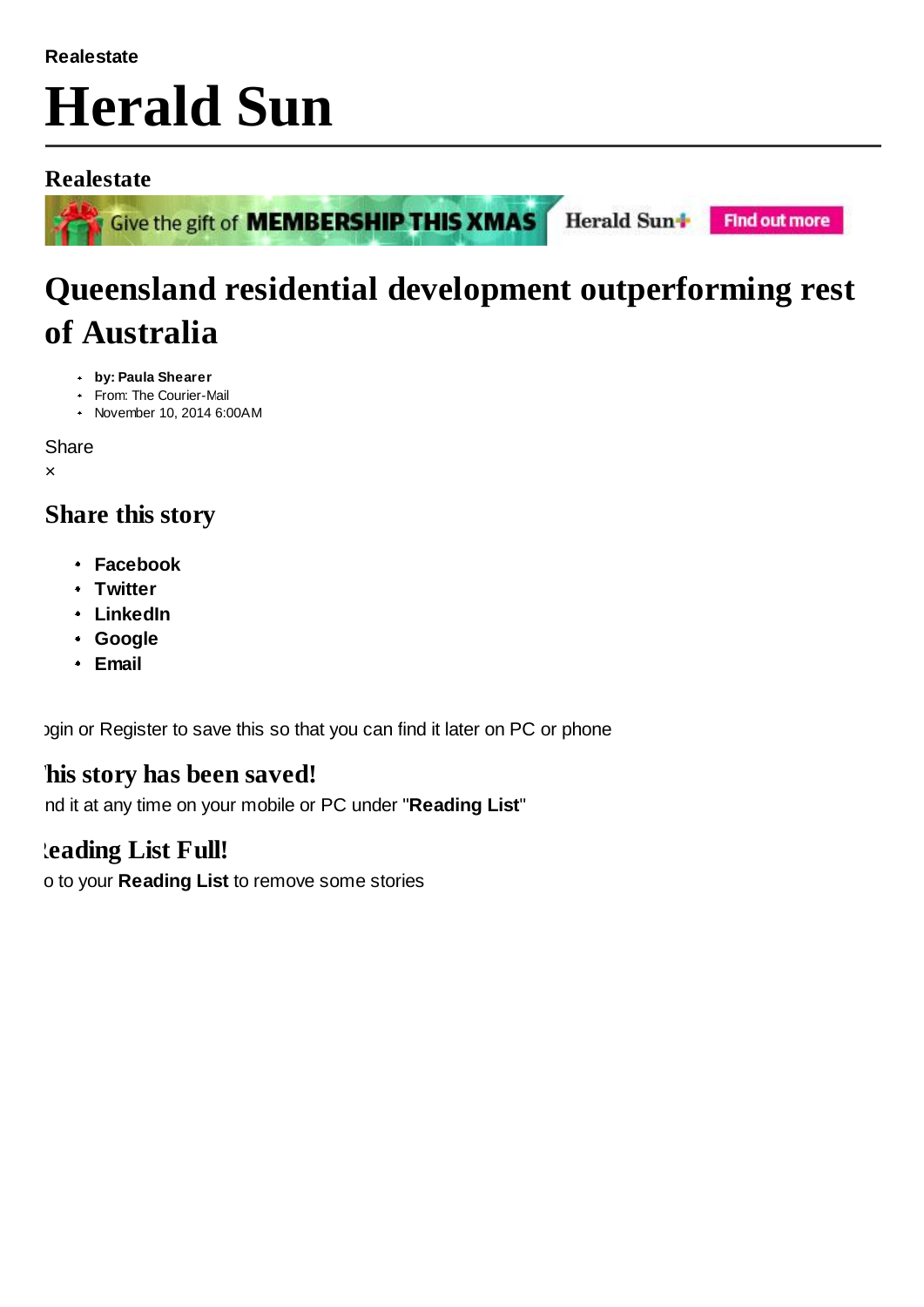

Marine Apartments, Kawana Island, Sunshine Coast by Avara Property Group. *Source:* Supplied

**NEW home development is booming in Queensland as the state outperforms the rest of Australia with a 24.5 per cent annual increase in dwelling approvals – the best result in six years.**

The Urban Development Institute of Australia's Queensland Performance Report has revealed owneroccupiers are also returning to the market.

Queensland's result outstripped the other two top performers – Western Australia at 19.3 per cent growth and Victoria with 15.2 per cent.

In the apartment market, the report revealed impressive results for Brisbane with the inner suburbs showing a 101.8 per cent growth in approvals while the middle and outer suburbs were up 90.7 per cent over the year to August 2014.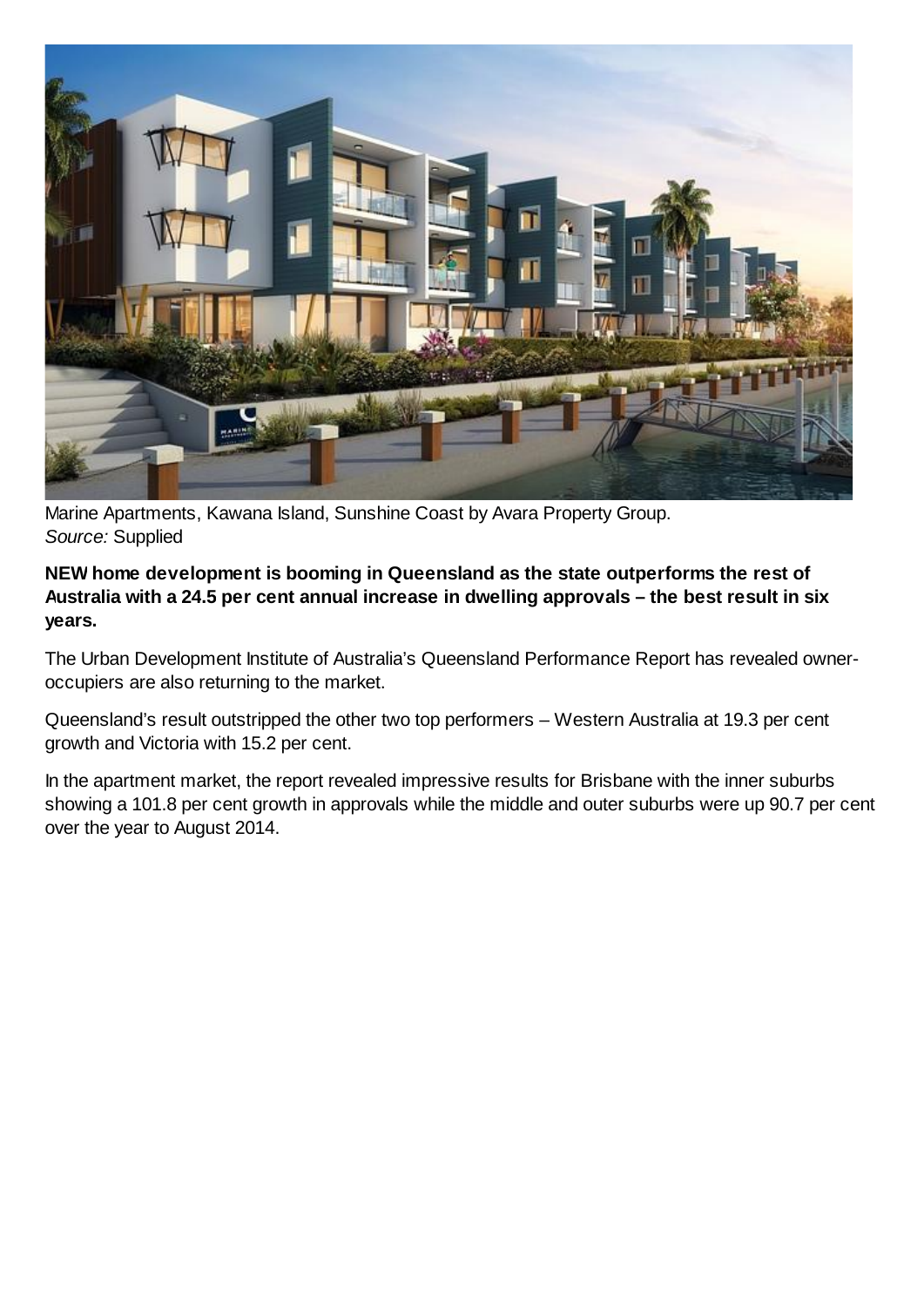

Marine Apartments, Kawana Island, Sunshine Coast by Avara Property Group. *Source:* Supplied

The Sunshine Coast led the state in the core sector of house approvals with a 65.7 per cent increase, bringing figures back to near pre-GFC development levels. Ipswich at 49.9 per cent and the Gold Coast at 38.7 per cent were also strong performers.

The number of dwellings hitting construction statewide reached 35,292 in the 2013-2014 financial year – the best annual result in four years, and up 20.2 per cent on the previous year.

Land production was also up 23.8 per cent for the year to March 2014 with 14,885 lots produced.

UDIA (Qld) president Brett Gillan described the figures as very encouraging and "another big step in the right direction".

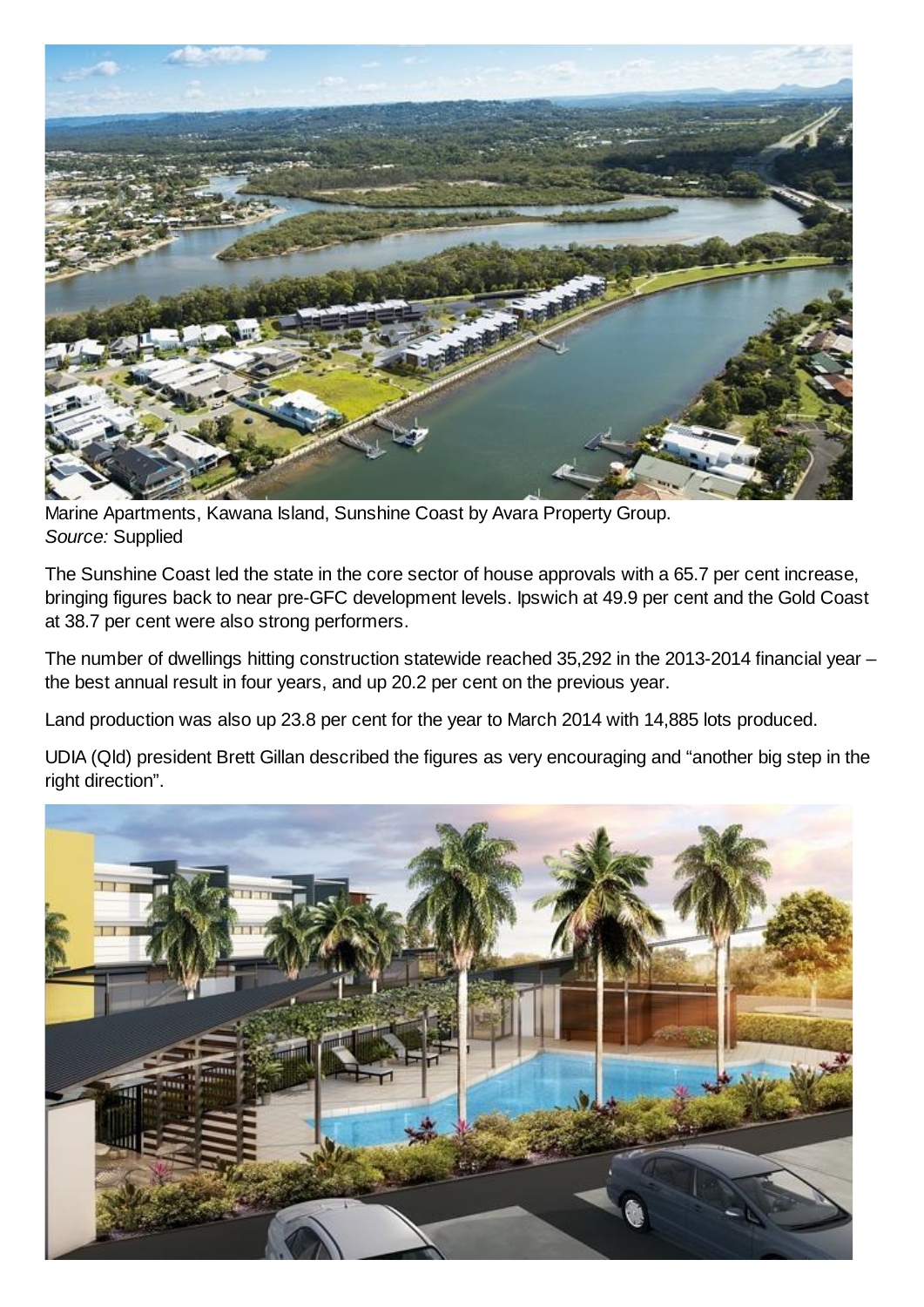Marine Apartments, Kawana Island, Sunshine Coast by Avara Property Group. *Source:* Supplied

"It is great to see such strong growth returning to Queensland and to see owner-occupiers getting back into the market," he said.

"But this does not mean the supply is enough to keep housing affordable.

"There is a cumulative under-supply of housing for Queenslanders of around 45,000 dwellings and this can't be fixed in one year.

"Right across Queensland, not enough new homes are able to be delivered at price points that can be comfortably afforded by low and middle-income families.

"Housing affordability is not just a 'nice to have', it is essential to the economic and social wellbeing of a region."

### **YEERONGPILLY SITE CALLING FOR DEVELOPERS**

*(http://www.couriermail.com.au/realestate/news/government-owned-site-in-yeerongpilly-open-for-expressions-ofinterest/story-fnihpu6h-1227108365505)*

**NATIONAL AWARD FOR ECO-FRIENDLY HOME** *(http://www.couriermail.com.au/realestate/news/mystylehomes-wins-national-award-for-greensmart-display-home/story-fnihpu6h-1227108476433)*

UDIA Sunshine Coast branch president Andrew Stevens, agreed.

"The Sunshine Coast population will continue to grow over the next few years and new development brings jobs and economic benefits to the area," he said.

"We shouldn't be complacent even though dwelling approvals on the Sunshine Coast are back to historical averages.

"We need to meet demand to keep home ownership within the reach of ordinary Australians."



Marine Apartments, Kawana Island, Sunshine Coast by Avara Property Group. *Source:* Supplied

Avara Property Group CEO Andrew O'Connor said population growth and tightening vacancy rates on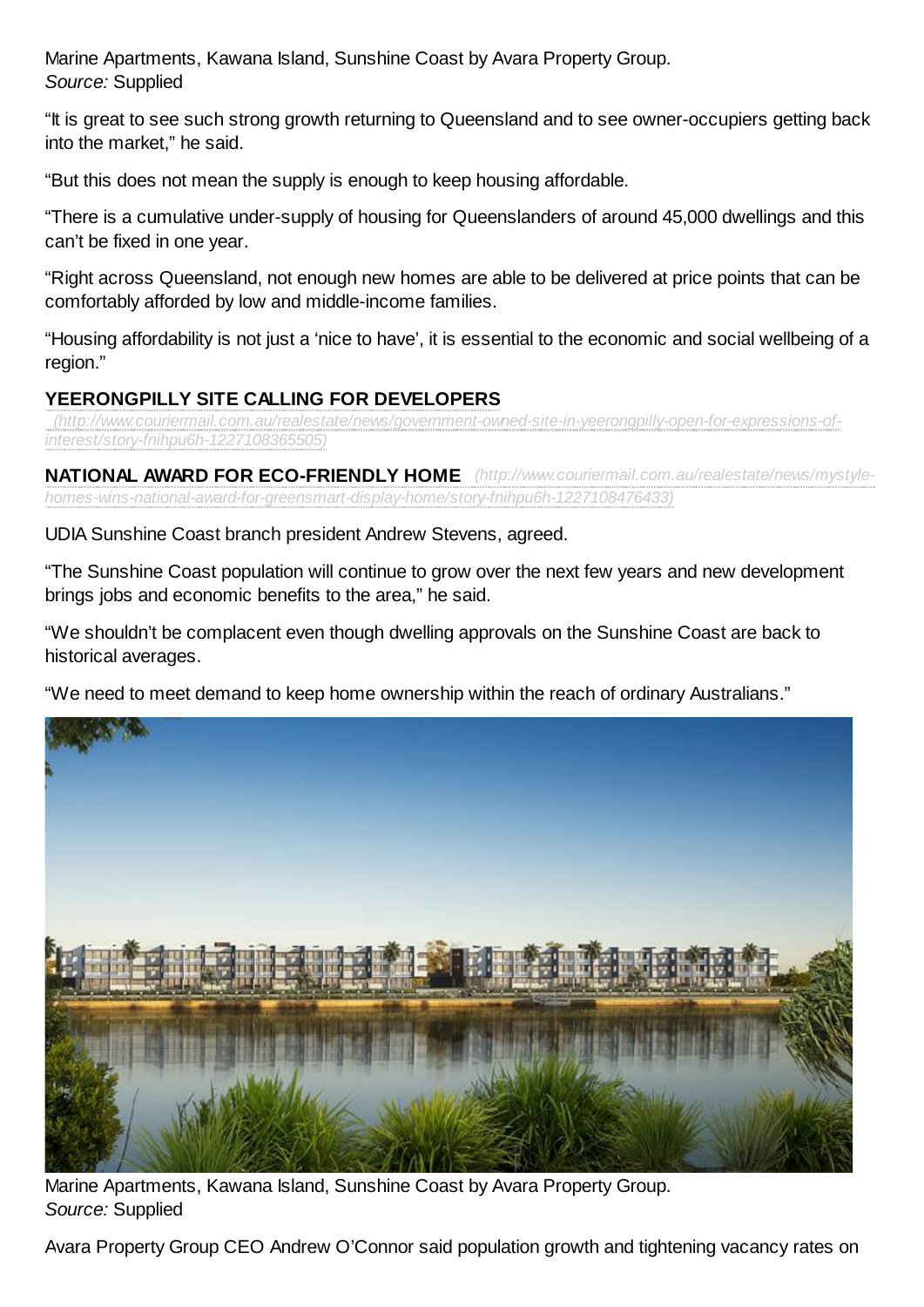the Sunshine Coast was drawing buyers to the company's latest project, Marine Apartments at Kawana Island.

"Marine Apartments is in a prime location just a short drive from what is going to be the largest health precinct in the southern hemisphere, with the Sunshine Coast Public University Hospital currently under construction, and it's also just a bike ride to Mooloolaba Beach," Mr O'Connor said.



Peregian Breeze, Peregian Beach by developer Lateral Properties. *Source:* Supplied

"With the current rental vacancy rate around 1 per cent, it's an opportunity to capitalise on the growth and investment opportunities associated with the billions of dollars being spent on infrastructure on the Sunshine Coast.

"The response to the project so far has been encouraging, with 10 per cent already under contract."

Prices for two-bedroom parkside apartments start at \$359,000, waterfront two-bedroom apartments range from \$423,000 to \$430,000, and three-bedroom waterfront apartments are priced between \$515,000 and \$525,000.

At one of the Sunshine Coast's newest land releases, buyers have snapped up \$9.4 million in blocks in just a few weeks.

Peregian Breeze has sold more than 90 per cent of its first release of 54 lots with construction of the first homes to start early next year.

Many buyers have already registered their interest in stage two and developer Lateral Properties is looking to secure future approvals to keep up with the demand.

Marketing agent Clinton Trezise of Colliers International said the majority of buyers were owneroccupiers from the surrounding areas.

"We have also noticed an increased interest from people who used to live in the area and are moving